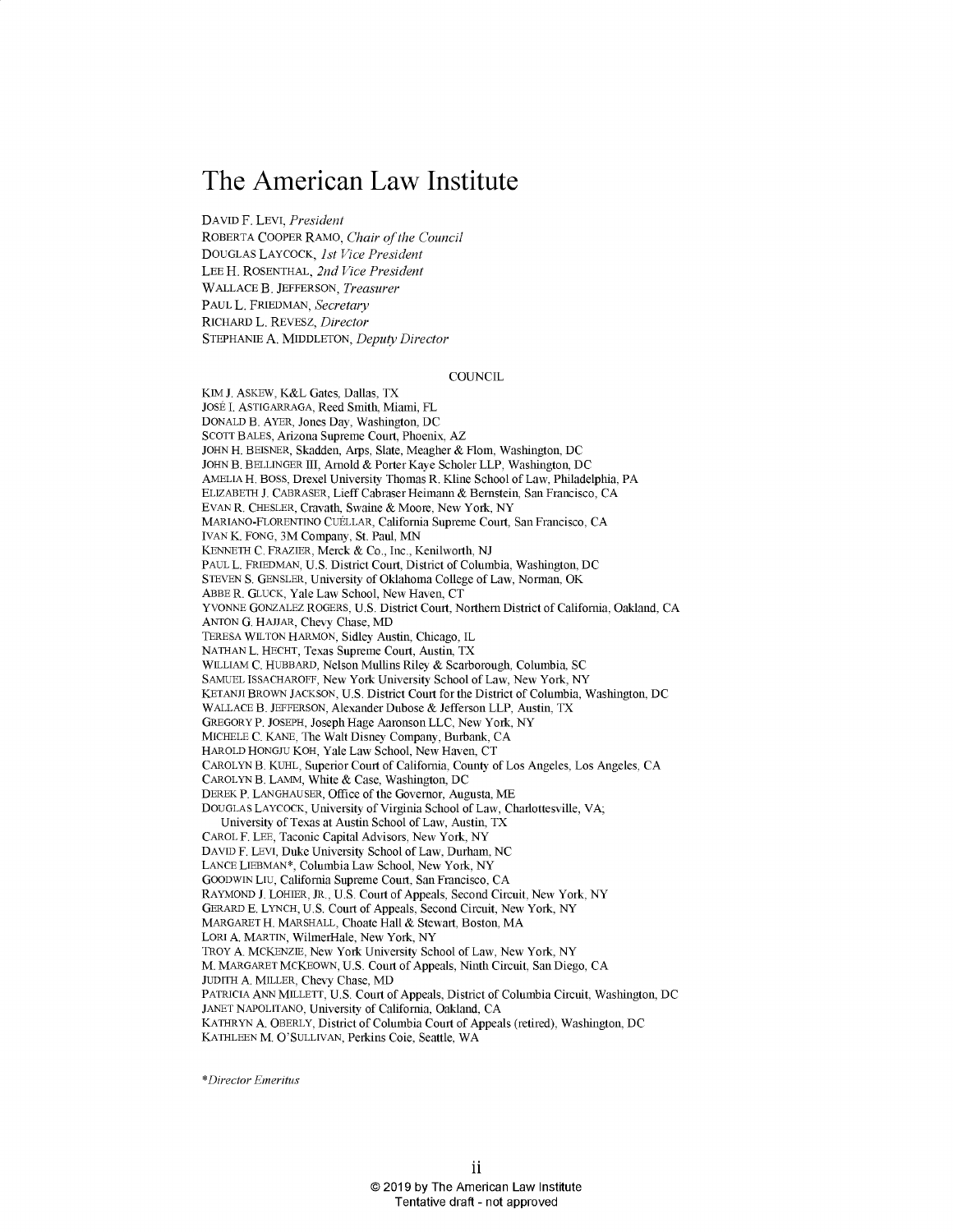**STEPHANIE E.** PARKER, Jones Day, Atlanta, **GA STUART** RABNER, New Jersey Supreme Court, Trenton, **NJ** ROBERTA COOPER RAMO\*, Modrall Sperling, Albuquerque, **NM** DAVID W. RIVKIN, Debevoise **&** Plimpton, New York, NY DANIEL B. RODRIGUEZ, Northwestern University Pritzker School of Law, Chicago, IL **LEE** H. **ROSENTHAL, U.S.** District Court, Southern District of Texas, Houston, TX GARY L. **SASSO,** Carlton Fields, Tampa, FL **ANTHONY J.** SCIRICA, **U.S.** Court of Appeals, Third Circuit, Philadelphia, PA MARSHA **E. SIMMS,** Weil, Gotshal **&** Manges (retired), New York, NY ROBERT H. SITKOFF, Harvard Law School, Cambridge, MA **JANE STAPLETON,** Christ's College, University of Cambridge, Cambridge, England **LAURA STEIN,** The Clorox Company, Oakland, **CA** LARRY **S.** STEWART, Stewart Tilghman Fox Bianchi **&** Cain, Miami, FL ELIZABETH **S. STONG, U.S.** Bankruptcy Court, Eastern District of New York, Brooklyn, NY CATHERINE T. **STRUVE,** University of Pennsylvania Law School, Philadelphia, PA JEFFREY **S. SUTTON, U.S.** Court of Appeals, Sixth Circuit, Columbus, OH SARAH **S. VANCE, U.S.** District Court, Eastern District of Louisiana, New Orleans, **LA SETH** P. WAXMAN, WilmerHale, Washington, **DC STEVEN 0.** WEISE, Proskauer Rose, Los Angeles, **CA** DIANE P. WOOD, **U.S.** Court of Appeals, Seventh Circuit, Chicago, IL

#### **COUNCIL** EMERITI

**KENNETH S.** ABRAHAM, University of Virginia School of Law, Charlottesville, VA SHIRLEY **S.** ABRAHAMSON, Wisconsin Supreme Court, Madison, WI PHILIP **S. ANDERSON,** Williams **&** Anderson, Little Rock, AR **SUSAN** FRELICH **APPLETON,** Washington University School of Law, St. Louis, MO SHEILA L. BIRNBAUM, Dechert LLP, New York, NY **ALLEN D.** BLACK, Fine, Kaplan and Black, Philadelphia, PA MICHAEL BOUDIN, **U.S.** Court of Appeals, First Circuit, Boston, MA WILLIAM M. BURKE, Shearman **&** Sterling (retired), Costa Mesa, **CA** GERHARD CASPER, Stanford University, Stanford, **CA** EDWARD H. COOPER, University of Michigan Law School, Ann Arbor, MI **N. LEE** COOPER, Maynard, Cooper **&** Gale, Birmingham, **AL GEORGE** H. T. **DUDLEY,** Dudley Newman Feuerzeig, St. Thomas, **U.S.** VI CHRISTINE M. DURHAM, Utah Supreme Court (retired), Salt Lake City, **UT CONRAD** K. HARPER, Simpson Thacher **&** Bartlett (retired), New York, NY **D.** BROCK HORNBY, **U.S.** District Court, District of Maine, Portland, ME MARY KAY **KANE,** University of California, Hastings College of the Law, San Francisco, **CA** CAROLYN **DINEEN** KING, **U.S.** Court of Appeals, Fifth Circuit, Houston, TX PIERRE **N.** LEVAL, **U.S.** Court of Appeals, Second Circuit, New York, NY BETSY LEVIN, Washington, **DC HANS A. LINDE,** Portland, OR MARTIN **LIPTON,** Wachtell, Lipton, Rosen **&** Katz, New York, NY MYLES V. LYNK, Arizona State University, Sandra Day O'Connor College of Law, Phoenix, AZ **JOHN J.** MCKETTA III, Graves, Dougherty, Hearon **&** Moody, Austin, TX ROBERT H. MUNDHEIM, Shearman **&** Sterling, New York, NY HARVEY **S.** PERLMAN, University of Nebraska College of Law, Lincoln, **NE ELLEN ASH** PETERS, Connecticut Supreme Court (retired), Hartford, **CT** MARY M. SCHROEDER, **U.S.** Court of Appeals, Ninth Circuit, Phoenix, AZ ROBERT **A.** STEIN, University of Minnesota Law School, Minneapolis, **MN** MICHAEL TRAYNOR\*\*, Cobalt LLP, Berkeley, **CA** BILL WAGNER, Wagner McLaughlin, Tampa, FL WILLIAM H. WEBSTER, Milbank, Tweed, Hadley **&** McCloy, Washington, **DC** HERBERT P. WILKINS, Concord, MA

*\*President Emeritus*

\*\*President *Emeritus and Chair of the Council Emeritus*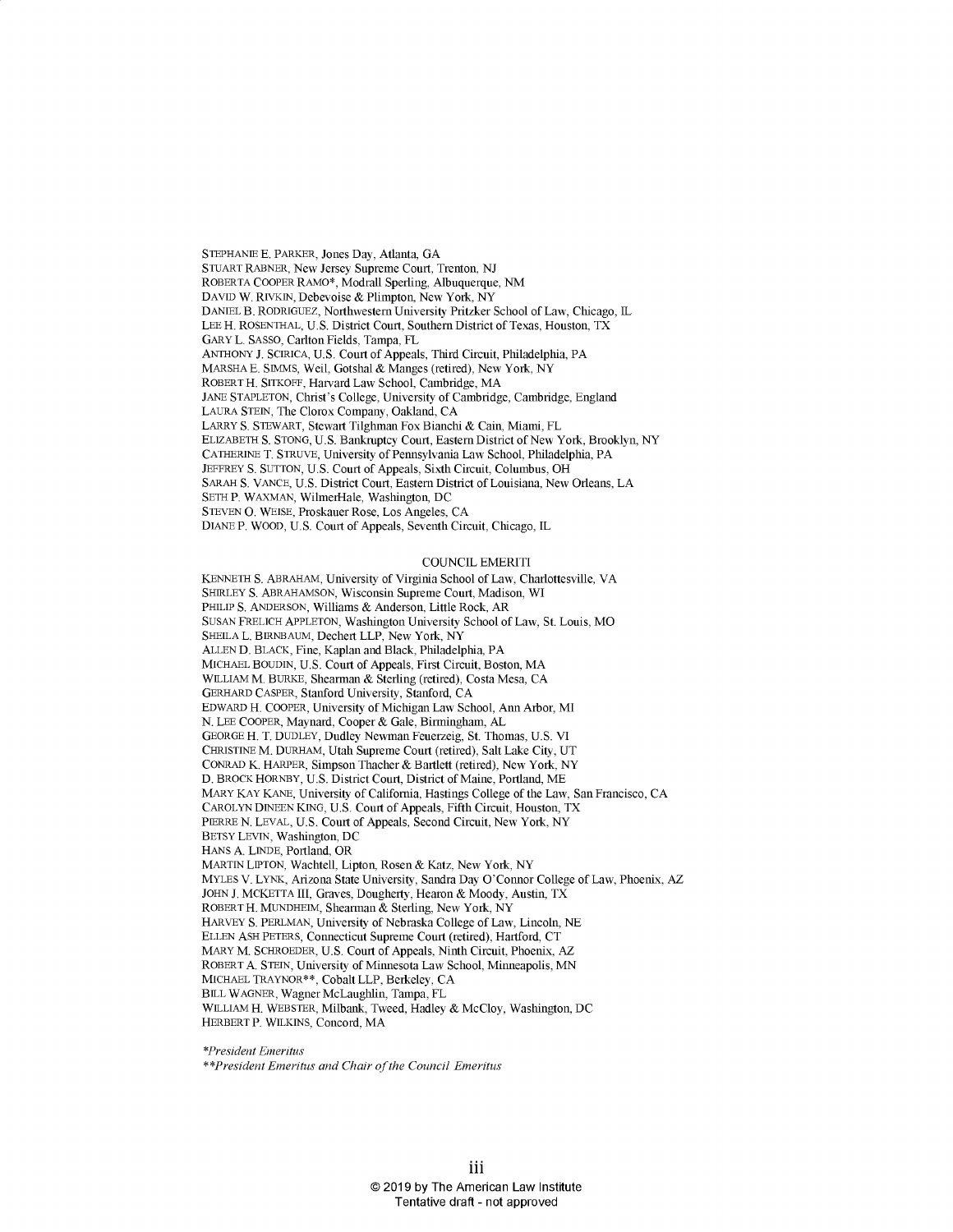# **Restatement of the Law Charitable Nonprofit Organizations**

## **REPORTERS**

MARION R. FREMONT-SMITH, John F. Kennedy School of Government, Harvard University, Cambridge, MA **[2013-2017]\***

**JILL** R. HORWITZ, University of California, Los Angeles School of Law, Los Angeles, **CAt**

#### **ASSOCIATE** REPORTER:

**NANCY A. MCLAUGHLIN,** University of Utah, **S.J.** Quinney College of Law, Salt Lake City, **UT** [from **2017]**

### **CONSULTANTS**

EVELYN BRODY, Chicago-Kent College of Law, Illinois Institute of Technology, Chicago, IL **[2013-2015]§**

**MARION** R. FREMONT-SMITH, John F. Kennedy School of Government, Harvard University, Cambridge, MA [from **2017]**

# ADVISERS

ARLINM. **ADAMS,** Schnader Harrison Segal **&** Lewis, Philadelphia, PA [Deceased *2015]*

**ELLEN** PATRICIA APRILL, Loyola Law School, Los Angeles, **CA**

**PUTNAM** BARBER, Nancy Bell Evans Center on Nonprofits and Philanthropy, Evans School of Public Policy and Governance, University of Washington, Seattle, WA

MARY **BECKMAN,** Massachusetts Attorney General's Office, Boston, MA

**PAUL** BERGER, Arnold **&** Porter (retired), Washington, **DC**

VICTORIA B. BJORKLUND, Simpson Thacher **&** Bartlett, New York, NY

**BENNETT** BOSKEY, Bethesda, **MD** [Deceased **2016]**

**DAVID A. BRENNEN,** University of Kentucky College of Law, Lexington, KY

**BONNIE** BRIER, Philadelphia, PA

**EVELYN** BRODY, Chicago-Kent College of Law, Illinois Institute of Technology, Chicago, IL

JosE **A. CABRANES, U.S.** Court of Appeals, Second Circuit, New Haven, **CT**

GERHARD CASPER, President Emeritus, Stanford University, Stanford, **CA**

**JACLYN** F. CHERRY, University of South Carolina School of Law, Columbia, **SC**

RONALD CHESTER, Boston College Law School, Newton Centre, MA

**LAURA** BROWN **CHISOLM,** Case Western Reserve University School of Law, Cleveland, OH [Deceased **2011]**

MARK **E.** CHOPKO, Stradley Ronon Stevens **&** Young, Washington, **DC**

**SHARON** H. COTT, The Metropolitan Museum of Art, New York, NY

HARVEY P. **DALE,** National Center on Philanthropy and the Law, New York University School of Law, New York, NY

**SEAN DELANY,** Lawyers Alliance for New York, New York, NY

**JOEL C.** DOBRIS, University of California, Davis School of Law, Davis, **CA**

**JOEL** L. **FLEISHMAN,** Duke University School of Law, Durham, **NC**

**KENNETH C.** FRAZIER, Merck **&** Co., Inc., Kenilworth, **NJ**

**J.** WILLIAM FUTRELL, Sustainable Development Law Associates, Arlington, VA

**THOMAS** P. **GALLANIS,** University of Iowa College of Law, Iowa City, **IA**

Professor Horwitz served as an Associate Reporter on a related Principles project from 2012 to **2013.**

Professor Dana Brakman Reiser, Brooklyn Law School, Brooklyn, NY, served as an Associate Reporter on a related Principles project in **2013.**

Mrs. Fremont-Smith served as a Consultant on a related Principles project from 2010 to **2013.**

Professor Brody served as a Reporter on a related Principles project until **2013.**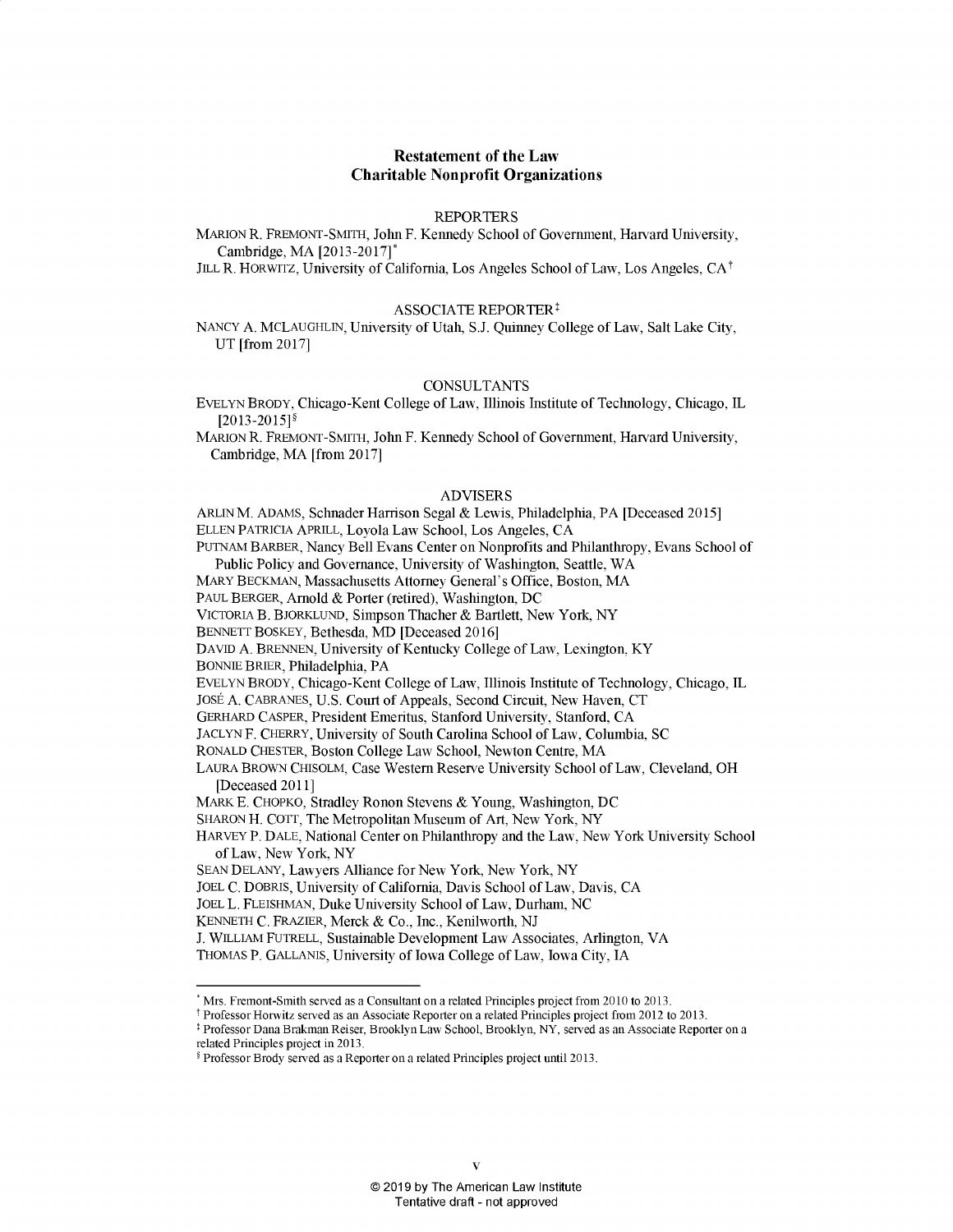**SUSAN** GARY, University **of** Oregon School of Law, Eugene, OR HARVEY **J. GOLDSCHMID,** Columbia University School of Law, New York, NY [Deceased **2015] ANTONIA** M. **GRUMBACH,** Patterson, Belknap, Webb **&** Tyler, New York, NY **ANDREW GRUMET,** Drinker Biddle Reath, New York, NY EDWARD **C.** HALBACH, JR., University of California, Berkeley School of Law, Berkeley, **CA** [Deceased **2017] DANIEL I.** HALPERIN, Harvard Law School, Cambridge, MA HENRY B. **HANSMANN,** Yale Law School, New Haven, **CT** BRENT L. HENRY, Partners HealthCare System (retired), Boston, MA WILLIAM **C.** HUBBARD, Nelson Mullins Riley **&** Scarborough, Columbia, **SC LISA** L. **JOHNSEN,** Bill **&** Melinda Gates Foundation, Seattle, WA MICHAEL **D.** KLAUSNER, Stanford Law School, Stanford, **CA CATHERINE E. LIVINGSTON,** Jones Day, Washington, **DC DOUGLAS** M. **MANCINO,** Seyfarth Shaw, Los Angeles, **CA JILL MANNY,** National Center on Philanthropy and the Law, New York University School of Law, New York, NY LLOYD H. MAYER, Notre Dame Law School, Notre Dame, **IN** MICHELE **COLEMAN** MAYES, New York Public Library, New York, **NY SUZANNE** ROSS MCDOWELL, Steptoe **&** Johnson, Washington, **DC** ROBERT H. **MUNDHEIM,** Shearman **&** Sterling, New York, NY BRIAN **E. NELSON, LA** 2028, Los Angeles, **CA VANCE** K. OPPERMAN, Key Investment, Inc., Minneapolis, **MN KATHLEEN** M. **O'SULLIVAN,** Perkins Coie, Seattle, WA ROBERTA COOPER RAMO, Modrall Sperling, Albuquerque, **NM ELLEN** F. **ROSENBLUM,** Oregon Attorney General, Oregon Department of Justice, Salem, OR **JOHN** SARE, Patterson Belknap Webb **&** Tyler LLP, New York, NY **STEPHEN** SCHWARZ, University of California, Hastings College of the Law, San Francisco, **CA** NORMA L. SHAPIRO, **U.S.** District Court, Eastern District of Pennsylvania, Philadelphia, PA [Deceased **2016] THOMAS** SILK, Silk Nonprofit Law, Stinson Beach, **CA JOHN G. SIMON,** Yale Law School, New Haven, **CT** ROBERT H. SITKOFF, Harvard Law School, Cambridge, MA **JONATHAN A. SMALL,** Debevoise **&** Plimpton (retired), New York, NY **C. EUGENE** STEUERLE, The Urban Institute, Washington, **DC JOHN** T. **SUBAK,** Boca Grande, FL [Deceased **2007] THOMAS A.** TROYER, Caplin **&** Drysdale, Washington, **DC LINDA A.** WASSERMAN, Honigman Miller Schwartz **&** Cohn, Birmingham, MI **CATHARINE** P. WELLS, Boston College Law School, Newton, MA ROBERT **E.** WELSH, Welsh **&** Recker, Philadelphia, PA ROBERT **A.** WEXLER, Adler **&** Colvin, San Francisco, **CA** LAVERNE WOODS, Davis Wright Tremaine, Seattle, WA **LIAISONS** *For the American Bar Association Business Law Section Nonprofit Corporations Committee*

**LISA A. RUNQUIST,** Northridge, **CA**

*For the National Association of State Charity Officials (NASCO)*

KARIN **KUNSTLER GOLDMAN,** Charities Bureau, New York State Department of Law, New York, NY

MARK **A. PACELLA,** Office of Attorney General, Charitable Trusts **&** Organizations Section, Harrisburg, PA

*For the Uniform Law Commission*

K. **KING BURNETT,** Salisbury, **MD**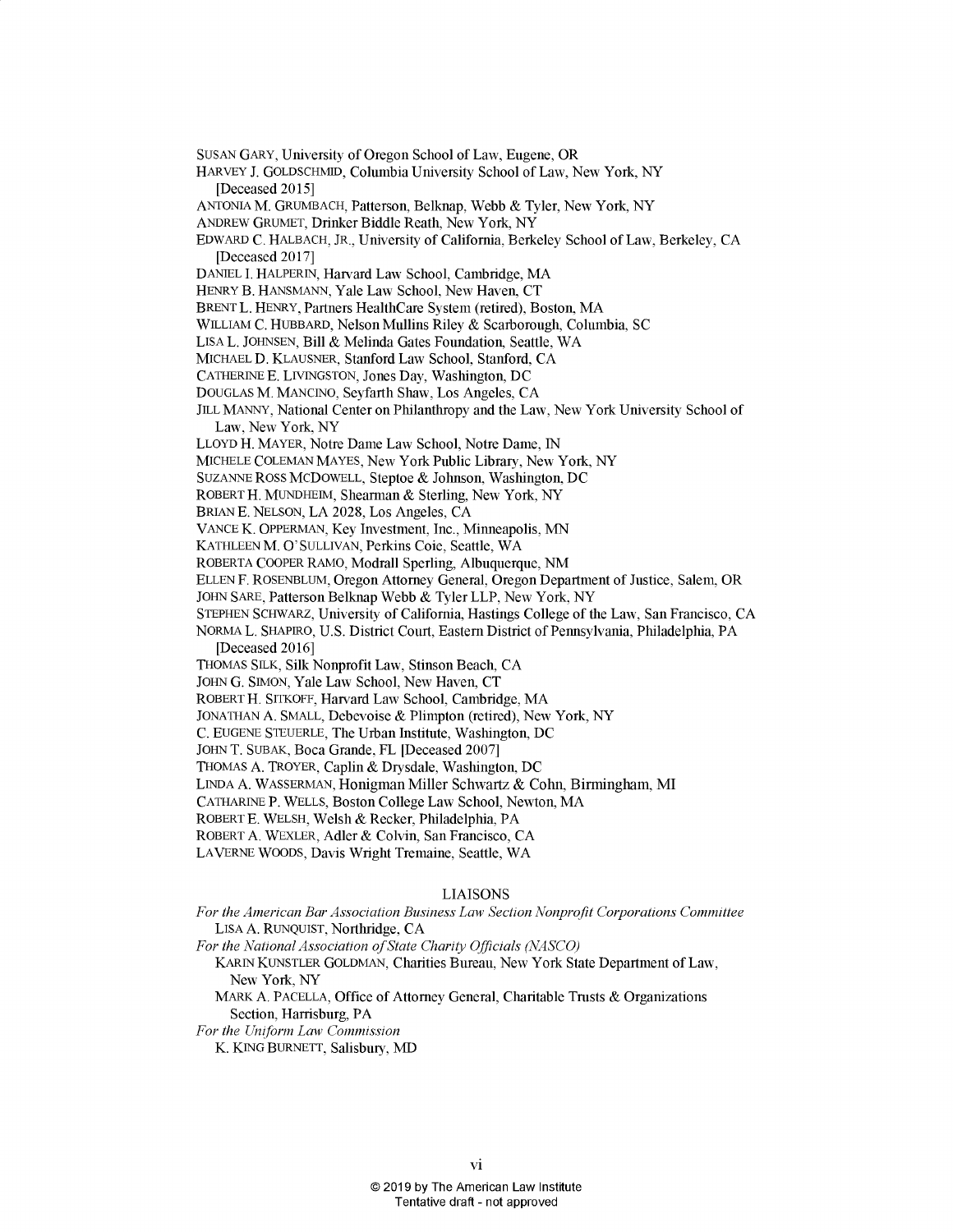# MEMBERS **CONSULTATIVE** GROUP

# Restatement of the Law, Charitable Nonprofit Organizations

(as of April **09, 2019)**

**ANTHONY** V. ALFIERI, Coral Gables, FL ERIC **G. ANDERSEN,** Provo, **UT** JOSE F. **ANDERSON,** Baltimore, MD, R GORDON **APPLEMAN,** Fort Worth, TX **JOHN** FOX ARNOLD, Saint Louis, MO MARK L. ASCHER, Austin, TX **JOHN** B. **ATTANASIO,** Irving, TX **STEVEN** K. **BALMAN,** Tulsa, OK MARGARET ARMSTRONG BANCROFT, New York, NY **JOSEPH** R. BANKOFF, Atlanta, **GA** EVELYN M. BARAM-CLOTHIER, Philadelphia, PA **HELAINE** M. BARNETT, New York, NY **SHAWN J.** BAYERN, Tallahassee, FL PHYLLIS W. BECK, Philadelphia, PA **JOHN S.** BECKERMAN, Moorestown, **NJ** EDWARD **JAY** BECKWITH, Washington, **DC** MARTIN **D.** BEGLEITER, Des Moines, **IA** DEBORAH **ELLEN** BEHR, Juneau, AK WARREN BELMAR, Palm Beach, FL RICHARD LYLE BERKMAN, Philadelphia, PA TURNEY POWERS BERRY, Louisville, KY CARTER **G.** BISHOP, Boston, MA IRA MARK BLOOM, Albany, NY **SANFORD** L. BOHRER, Miami, FL **KATHLEEN** M. **BOOZANG,** Newark, **NJ THOMAS** H. BOYD, Minneapolis, **MN** WILLARD L. BOYD, Iowa City, **IA** WILLARD L. BOYD III, Des Moines, **IA DOUGLAS** M. **BRANSON,** Pittsburgh, PA WILLIAM **S.** BREWBAKER III, Tuscaloosa, **AL** MARTIN H. BRINKLEY, Chapel Hill, **NC** LAWRENCE R. BROWN, Portland, OR **RUSSELL J.** BRUEMMER, Washington, DC **JOHN** P. BURTON, Santa Fe, **NM** W. **AMON** BURTON, Austin, TX **DANIEL JAY BUSSEL,** Los Angeles, **CA** GREGORY P. **BUTRUS,** Birmingham, **AL** PATRICIA **A. CAIN,** Santa Clara, **CA J.** WILLIAM **CALLISON,** Denver, **CO** JOHN G. CAMERON JR., Grand Rapids, MI MARILYN BLUMBERG **CANE,** Fort Lauderdale, FL **ELENA A.** CAPPELLA, Philadelphia, PA **CATHERINE C.** CARR, Philadelphia, PA **THOMAS N.** CARRUTHERS, Birmingham, **AL**

PETER H. **CARSON,** San Francisco, **CA STEVEN** L. **CHANENSON,** Villanova, PA **STEVE** CHARNOVITZ, Washington, **DC** MIRIAM **A.** CHERRY, Saint Louis, MO ERIC **A. CHIAPPINELLI,** Lubbock, TX SYLVIA **FUNG CHIN,** New York, NY ANDREW A. CHIRLS, Philadelphia, PA **STEPHEN** YEE CHOW, Boston, MA CAROLYN **COCHRAN** CLARK, New York, NY WILLIAM H. CLARK JR., Philadelphia, PA **ANNE E. COHEN,** New York, NY CHARLES **C. COHEN,** Pittsburgh, PA **NEIL** B. **COHEN,** Brooklyn, NY **JOHN D.** COLOMBO, Champaign, IL **ANN E.** CONAWAY, Wilmington, **DE** JOY FLOWERS CONTI, Pittsburgh, PA **MICHAEL** L. COOK, Austin, TX JOSE-RAMON COSSIO DIAZ, Mexico City, Mexico RICHARD **D.** CRAIG, Oklahoma City, OK ROBERTA. CREAMER, Cambridge, MA MARGARET **ELLEN** CURRAN, Providence, RI **DAVID** M. **CURTIS,** Dallas, TX **GEORGE A. DAVIDSON,** New York, NY F. LEARY **DAVIS,** Greensboro, **NC** F. T. **DAVIS** JR., Atlanta, **GA** ROGER **J. DENNIS,** Philadelphia, PA **JOHN** F. **DEPODESTA,** Alexandria, VA **ANTHONY** M. **DILEO,** New Orleans, **LA MELANIE** DIPIETRO, Greensburg, PA **ALYSSAA. DIRUSSO,** Birmingham, **AL** WILLIAM **A. DRENNAN,** Carbondale, IL **GUY DU PONT,** Montreal, Canada ARTHUR W. **S. DUFF,** Greenbrae, **CA CHRISTINE MICHELLE DUFFY,** Parsippany, **NJ SUZANNE** M. **DUGAN,** Washington, **DC STEPHEN S. DUNHAM,** University Park, PA BYRON F. **EGAN,** Dallas, TX **MELVIN A. EISENBERG,** Berkeley, **CA J.** WILLIAM **ELWIN** JR., Chicago, IL **DAVID** M. **ENGLISH,** Columbia, MO ROBERT **EVANS** III, Washington, **DC** BRYAN K. FAIR, Tuscaloosa, **AL CHAI** R. **FELDBLUM,** Washington, **DC** ROBIN COOPER **FELDMAN,** San Francisco, **CA** ARTHUR **NORMAN FIELD,** New York, NY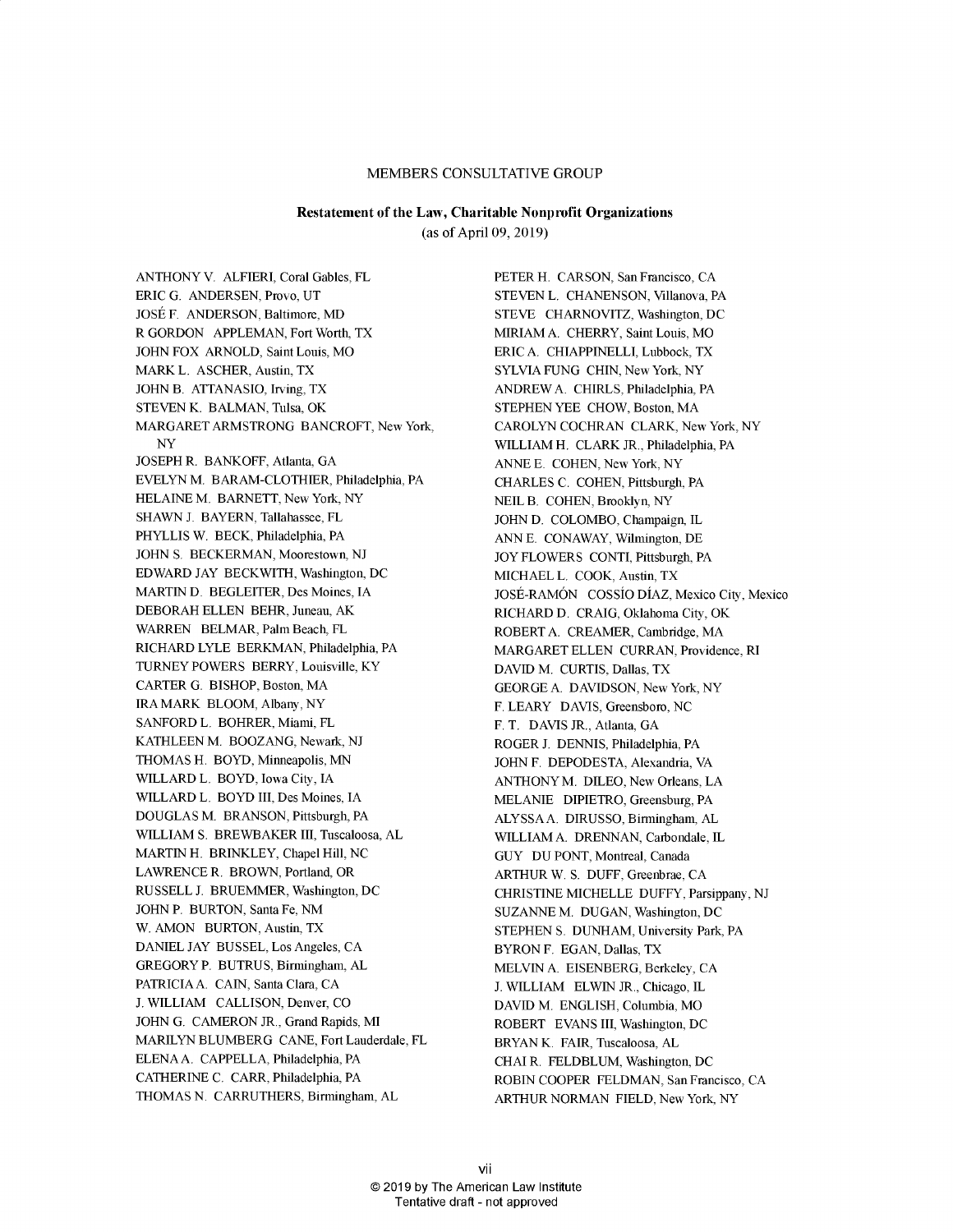**JILL FISCH,** Philadelphia, PA VICTOR B. FLATT, Houston, TX **JOSEPH Z. FLEMING,** Miami, FL **MICHAEL D.** FLOYD, Birmingham, **AL DAVID FOSCUE,** Montesano, WA **G.** WILLIAM FRICK, Austin, TX **STEVEN I.** FRIEDLAND, Greensboro, **NC** FREDERICK MARK **GEDICKS,** Provo, **UT JOHN** L. **GEDID,** Harrisburg, PA **THOMAS E. GEU,** Vermillion, **SD JAMES** W. **GEWIN,** Birmingham, **AL** RAYMOND L. GIFFORD, Denver, **CO** CAROL **ROSE** GOFORTH, Fayetteville, AR **MICHAEL G. GOLDSTEIN,** Newport Beach, **CA** DAVID M. GOSSETT, Washington, DC **THOMAS A. GOTTSCHALK,** Washington, **DC** HERVE **GOURAIGE,** Newark, **NJ J.** KIRKLAND GRANT, Charleston, **SC GILSON** B. GRAY III, New York, NY OSCAR **S.** GRAY, Baltimore, MD **MICHAEL** GREENWALD, Philadelphia, PA **DONNA COLEMAN GREGG,** Arlington, VA CHARLES **E.** GRIFFIN, Ridgeland, MS **JOHN J. GROGAN,** Philadelphia, PA MARJORIE **E. GROSS,** New York, NY RICHARD **E. GUTMAN,** Dallas, TX **ANTON G. HAJJAR,** Chevy Chase, MD, F. **SHEFFIELD HALE,** Atlanta, **GA** MARK **A.** HALL, Winston Salem, **NC MICHAEL A.** HARRING, Moline, IL **ALLEN** K. HARRIS, Oklahoma City, OK RICHARD **E.** V. HARRIS, Piedmont, **CA** ROBERT M. HART, Bronxville, NY HARRY **J.** HAYNSWORTH IV, Williamsburg, VA **THOMAS Z.** HAYWARD JR., Chicago, IL **JOAN** M. HEMINWAY, Knoxville, **TN JOEL** F. **HENNING,** Chicago, IL **ANTONIA HERNANDEZ,** Los Angeles, **CA DALE** HERSHEY, Pittsburgh, PA OTTO **J.** HETZEL, Washington, **DC ERNEST** R. **HIGGINBOTHAM,** Dallas, TX **JENNETT** HILL, Indianapolis, **IN CORNISH** F. HITCHCOCK, Washington, **DC DAVID A. HOFFMAN,** Philadelphia, PA PHYLLIS **J. HOLMEN,** Atlanta, **GA** ROGER F. **HOLMES,** Anchorage, AK **EDWIN E. HUDDLESON,** Washington, **DC** SARAH **JANE HUGHES,** Bloomington, **IN DAVID A.** HYMAN, Washington, **DC ANTHONY C. INFANTI,** Pittsburgh, PA **LEON EUGENE** IRISH, Budapest, Hungary

LISA R. **JACOBS,** Philadelphia, PA SARAH HOWARD **JENKINS,** Little Rock, AR GARY T. **JOHNSON,** Chicago, IL LYMAN P. **Q. JOHNSON,** Lexington, VA RICHARD GIBBS **JOHNSON,** Cleveland, OH **ANTHONY JOHNSTONE,** Missoula, MT **RENEE** M. **JONES,** Newton, MA BERYL R. **JONES-WOODIN,** Brooklyn, NY **SCOTT** L. KAFKER, Boston, MA **JAMES E. KAPLAN,** Brunswick, ME ROBERT M. **KAUFMAN,** New York, NY ROBERT R. **KEATINGE,** Denver, **CO** CLAIRE R. KELLY, New York, NY RONALD **D.** KERRIDGE, Dallas, TX **COLLEEN A.** KHOURY, Portland, ME **GEORGE S. KING** JR., Columbia, **SC DANIEL S.** KLEINBERGER, Mendota Heights, **MN** ANDREW **D.** KOBLENZ, Tyson, VA **ALAN C.** KOHN, Saint Louis, MO GERALD KORNGOLD, New York, NY **MICHAEL J.** KRAMER, Albion, **IN** MIRIAM **A.** KRINSKY, Los Angeles, **CA** WILLIAM F. KROENER III, Washington, **DC** EDWARD **LABATON,** New York, NY EDWARD V. LAHEY JR., Southport, **CT** STEWART M. **LANDEFELD,** Seattle, WA HOWARD **LANGER,** Philadelphia, PA DEREK P. **LANGHAUSER,** Cumberland Foreside, **ME** HOWARD **A. LATIN,** San Diego, **CA DOUGLAS** LAYCOCK, Charlottesville, VA HERBERT **I.** LAZEROW, San Diego, **CA** RICHARD **D. LEE,** San Francisco, **CA STEPHEN E. LEE,** Phoenix, AZ **THOMAS** B. **LEMANN,** New Orleans, **LA** PETER V. **LETSOU,** Memphis, **TN LESLEE** M. LEWIS, Grand Rapids, MI **PENINA** K. LIEBER, Pittsburgh, PA MALCOLM **C. LINDQUIST,** Seattle, WA WILLIAM **JOSEPH LINKOUS** JR., Atlanta, **GA JONATHAN C. LIPSON,** Philadelphia, PA CARL H. **LISMAN,** Burlington, VT MARK **J. LOEWENSTEIN,** Boulder, **CO PAUL A.** LOMBARDO, Atlanta, **GA HOUSTON PUTNAM** LOWRY, Hartford, **CT** WILLIAM **CULLEN MACDONALD,** Brooklyn, NY **GEORGE** W. **MADISON,** Greenwich, **CT** RAY **D.** MADOFF, Newton, MA **JULIA D. MAHONEY,** Charlottesville, VA **PAMELA A. MANN,** New York, NY **DANA** L. MARK, New York, NY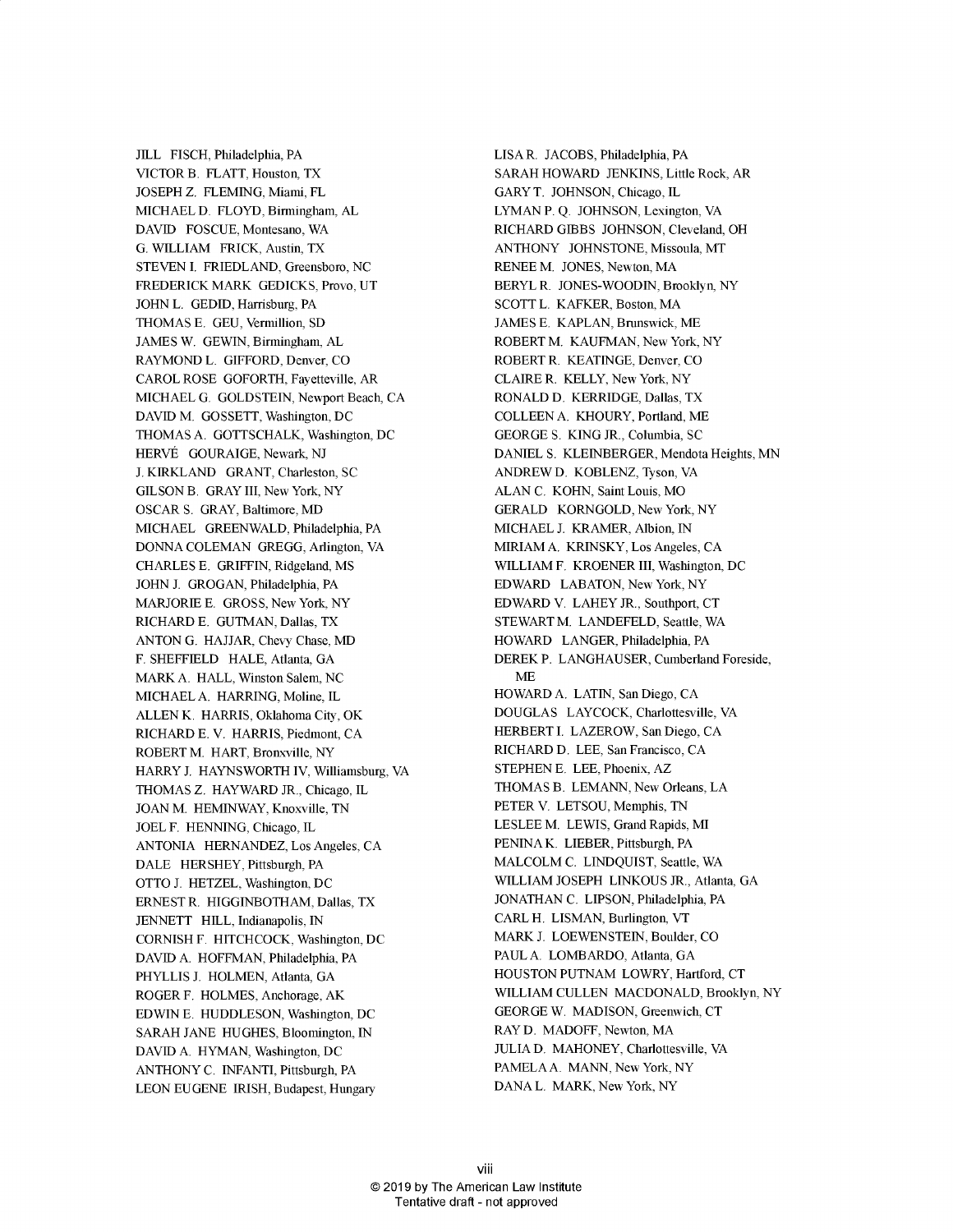**COLIN** P. MARKS, San Antonio, TX ARTHUR **MEAD** MARTIN, Chicago, IL BARBARAW. MATHER, Philadelphia, PA **STEPHEN J. MATHES,** Philadelphia, PA BARBARA **MENDEL MAYDEN,** Nashville, **TN STEVEN** L. MAYER, San Francisco, **CA THOMAS** WM. MAYO, Dallas, TX CHARLES **E. MCCALLUM,** Grand Rapids, MI **JOHN D. MCCAMUS,** Toronto, Canada JERRY **J.** MCCOY, Sarasota, FL ROBERT L. MCCURLEY JR., Tuscaloosa, **AL JAMES C.** MCKAY JR., Washington, **DC** HOLIDAY HART **MCKIERNAN,** Indianapolis, **IN** BEVERLY **MCQUEARY** SMITH, Jersey City, **NJ** LAWRENCE F. **MEEHAN,** Philadelphia, PA CARRIE **J.** MENKEL-MEADOW, Irvine, **CA** BRUCE P. **MERENSTEIN,** Philadelphia, PA CARL **C.** MONK, Topsham, ME LIZABETH **A.** MOODY, Saint Petersburg, FL EDWARD **A.** MORGAN, Scarsdale, NY **GEORGE** MARSHALL MORIARTY, Boston, MA **ALAN** B. MORRISON, Washington, **DC** CYRIL MOSCOW, Detroit, MI **DANIEL** R. MURRAY, Chicago, IL ELEANOR W. MYERS, Philadelphia, PA LAWRENCE **G. NEWMAN,** Dallas, TX ROBERT **G. NEWMAN,** San Antonio, TX W. FRANK **NEWTON,** Beaumont, TX **JOHN** KRANZ NOTZ JR., Chicago, IL CHARLES R. T. O'KELLEY, Seattle, WA **OWEN OLPIN,** Teasdale, **UT ARDEN J. OLSON,** Eugene, OR ERIC W. ORTS, Philadelphia, PA RICHARD W. PAINTER, Minneapolis, **MN LUCIAN** T. PERA, Memphis, **TN** CHARLES W. PETTY JR., Washington, **DC HANSEL** T. PHAM, Washington, **DC** MARILYN **E. PHELAN,** Lubbock, TX W. **MICHEL** PIERSON, Baltimore, MD, **DONALD J. POLDEN,** Santa Clara, **CA** RAFAEL **A.** PORRATA-DORIA JR., Bala Cynwyd, PA **SIDNEY** KATHERINE POWELL, Asheville, **NC LONNIE A.** POWERS, Newton, MA **GENE E.** K. PRATTER, Philadelphia, PA **STEPHEN A.** RADIN, New York, NY CAREY R. RAMOS, New York, NY **HUGH MASSEY** RAY III, Houston, TX BERNARD **D.** REAMS JR., San Antonio, TX **GEORGE BLISS REESE,** New York, NY **E. LEE** REICHERT III, Denver, **CO** RICHARD **C. REUBEN,** Columbia, MO

**THOMAS** W. RHODES, Atlanta, **GA** MARTIN F. RICHMAN, New York, NY **JACK** L. RIVES, Chicago, IL **A. JAMES** ROBERTSON **II,** San Francisco, **CA** DARYL B. ROBERTSON, Dallas, TX **JAMES** L. ROBERTSON, Jackson, MS **SANDRA** M. ROCKS, New York, NY RONALD **S.** ROLFE, New York, NY BRENT M. **ROSENTHAL,** Dallas, TX MARK B. ROTENBERG, Washington, **DC** IRMA **S. RUSSELL,** Kansas City, MO ROBIN **RUSSELL,** Houston, TX **THOMAS E. RUTLEDGE,** Louisville, KY KAREN **J. SARJEANT,** Silver Spring, MD RICHARD SCHMALBECK, Durham, **NC DANIEL** M. **SCHNEIDER,** Chicago, IL EDWARD **J. SCHOENBAUM,** Springfield, IL **JOHN A.** SEBERT, Wilmette, IL MYRA **C.** SELBY, Indianapolis, **IN** MARGARET B. SEYMOUR, Columbia, **SC** AMY SHAPIRO, Binghamton, NY **STEPHEN** M. SHEPPARD, San Antonio, TX ROBERT **E. SHIELDS,** Birmingham, MI **NORMAN I.** SILBER, Hempstead, NY EVETT L. **SIMMONS,** Port Saint Lucie, FL OMARI **SCOTT SIMMONS,** Winston Salem, **NC CAROLINE** M. **SIMON,** Philadelphia, PA MARSHALL L. **SMALL,** San Francisco, **CA** GERALD K. SMITH, Tucson, AZ **STEVEN** R. SMITH, San Diego, **CA** CARL **A. SOLANO,** Philadelphia, PA **A.** GILCHRIST SPARKS III, Wilmington, **DE** ARTHUR B. SPITZER, Washington, **DC** H. MARK **STICHEL,** Baltimore, MD **SHALE D.** STILLER, Baltimore, **MD** ANDREW H. **STRUVE,** Irvine, **CA GUY** MILLER **STRUVE,** New York, NY **CLINT STUNTEBECK,** Wayne, PA **LINDA SUGIN,** New York, NY MARY-CHRISTINE **SUNGAILA,** Costa Mesa, **CA LINDA ALDEN SWANSON,** Larkspur, **CA ANNE MINNETTE** TAMAR-MATTIS, Cotati, **CA DAVID** K. Y. **TANG,** Seattle, WA WILLIAM **E. TANIS,** Denver, **CO SAMUEL A. THUMMA,** Phoenix, AZ **JOSEPH** P. **TOMAIN,** Cincinnati, OH BOWEN H. TUCKER, Chicago, IL **THOMAS A. TUPITZA,** Erie, PA TIMOTHY M. TYMKOVICH, Denver, **CO E.** PETER URBANOWICZ, Sun Valley, **ID BEN** F. **VAUGHAN** III, Austin, TX